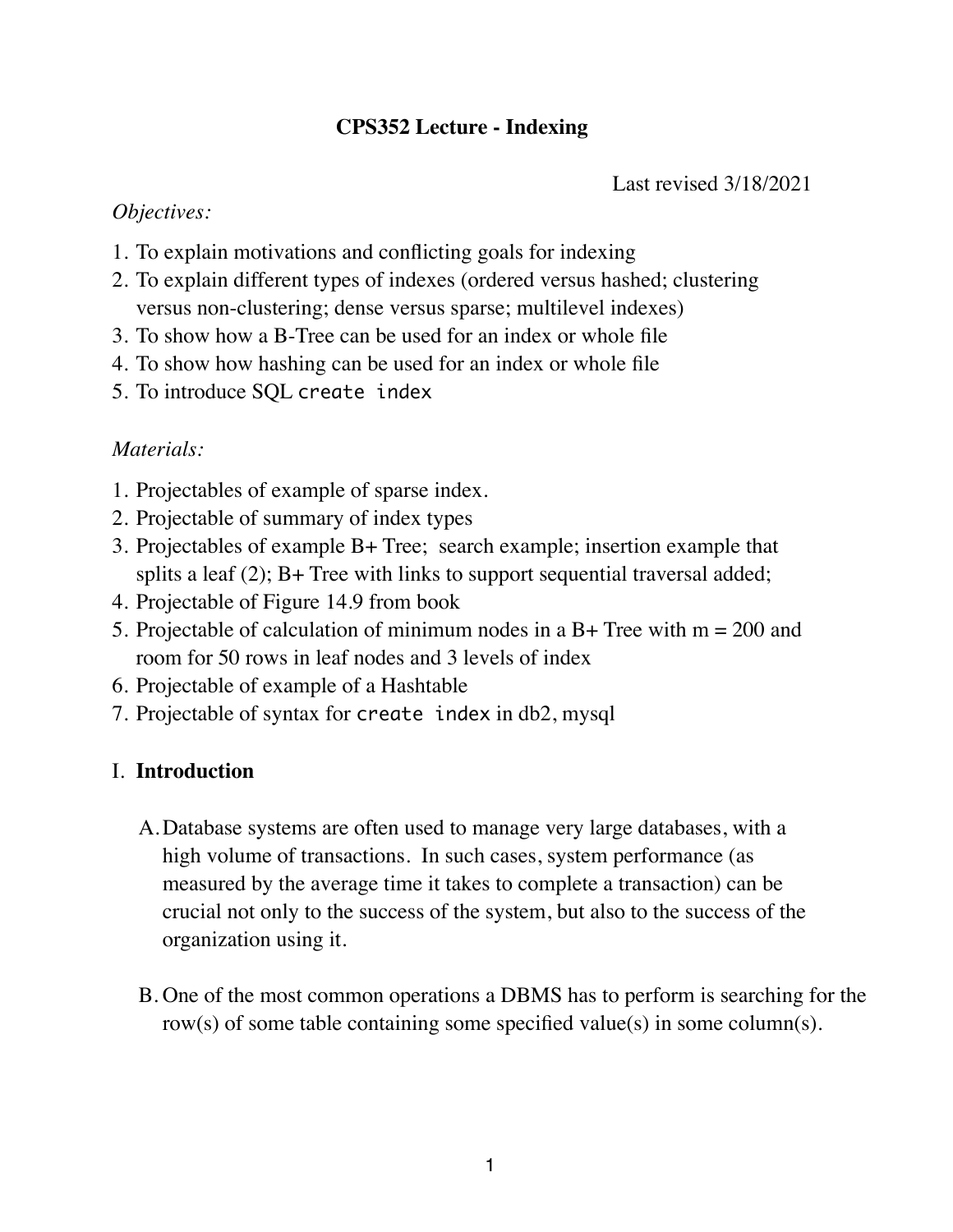1. The select operation in relational algebra entails just such a search.

Example: suppose the IRS had a taxpayer table with the SSN as the primary key, and also holding the taxpayer's name, and suppose it contained information on 100 million tax returns, kept in order of primary key. To find the row corresponding to a given name might entail scanning all 100 million records. If the 100 records fit in a disk block, that could mean as as 1 million disk accesses, which could take as much as 10,000 seconds or over 2 hours!

- 2. In relational systems, the natural join operation is very common. This may entail scanning through one of the two relations row by row, searching the second relation for a match on the join field(s) for the current row in the first relation.
- 3. Because searches are so common, major improvements in system performance can be realized by storing special index structures with the database to facilitate searching. The purpose of an index is to enable us to find the row(s) we are interested in without having to look through the entire table - c.f. the relative ease of finding a topic in a book by using the index, rather than by reading through the book from start to finish!
- 4. Two important considerations in the design of indexing systems are:
	- a) The tradeoff between the computational gain from using the index and the computational cost of maintaining it when the table is altered by an operation such as insert, update, or delete.
	- b) The extra disk space that the index structure requires, together with extra time needed to maintain the index when modifying the data.
- C. A key term used in discussing indexes is the term search key.
	- 1. This is a separate and distinct concept from the concept of superkey, candidate key, primary key, etc. Search keys can by superkeys, but need not be. [ One of those unfortunate cases where the same word is used in two ways. ].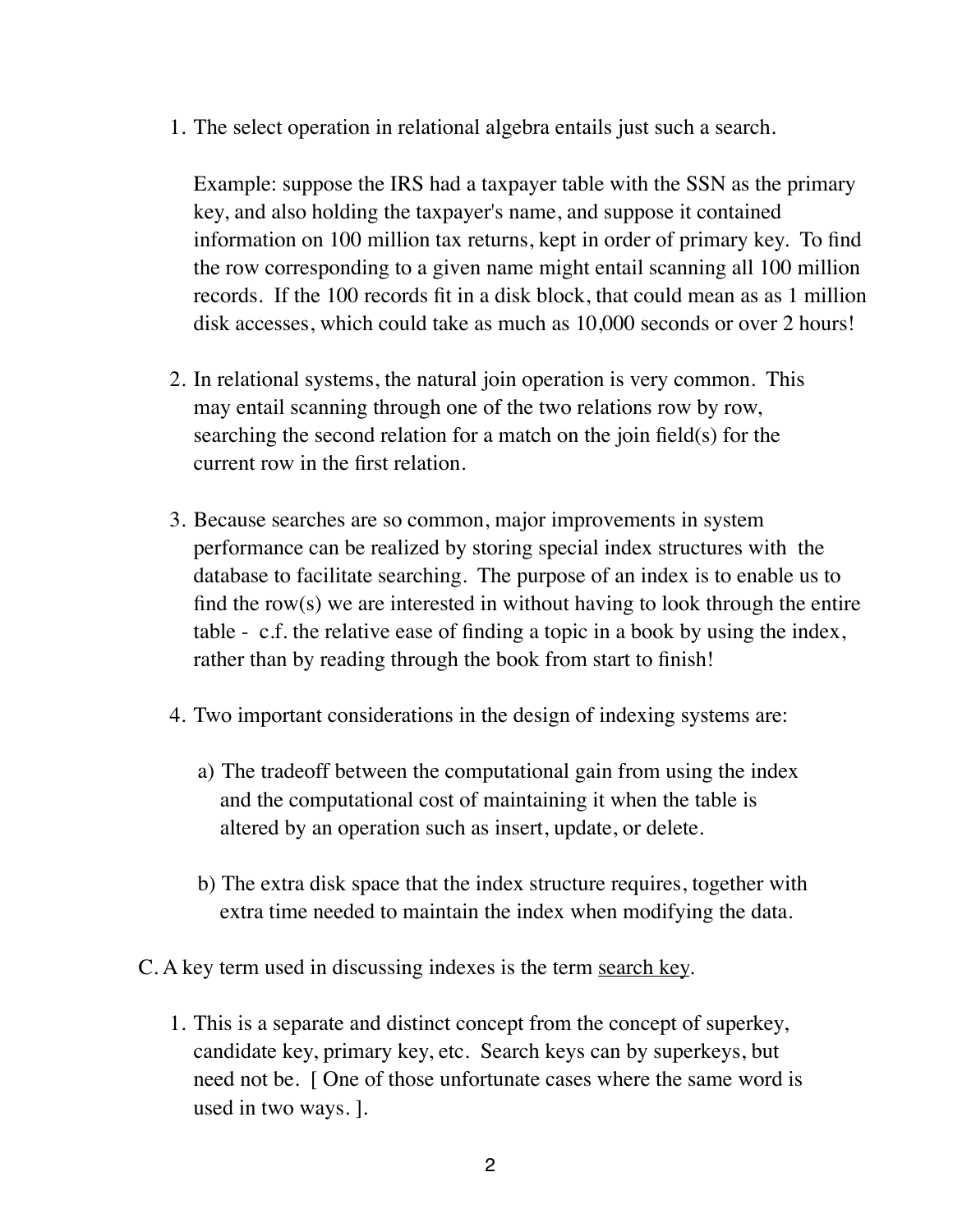- 2. A search key is the attribute (or sometimes set of attributes) on which an index is based. For example, if a book contains an index by topic, then topic is the search key. If it contains an index by author cited, then author is the search key, etc.
- 3. It is possible, of course, for one table to have multiple indexes each based on a different search key.

Example: a student registration system will have a Student table, for which it is likely that there will be at least two indexes: one based on the student-id, and another based on the last-name.

Because each index needs to be maintained when the table is modified by an insert, delete, or update - and because index structures consume additional disk space - an index is created only when there is reason to believe that the performance gain from having it outweighs the cost of storing/maintaining it.

- 4. In general, indexes are much smaller than the table they index so where possible they can be stored in a faster kind of storage to expedite processing of queries.
	- a. If the system has both SSD and disk secondary storage, the indexes for a database may be kept in SSD storage while the data resides on disk.
	- b. It may be expedient for the DBMS to copy all or the top level of an index into primary storage when a connection is established to a database - to be discarded when the connection is terminated.

D.In considering index structures, one has to consider issues like:

1. The purpose for which the index will be used.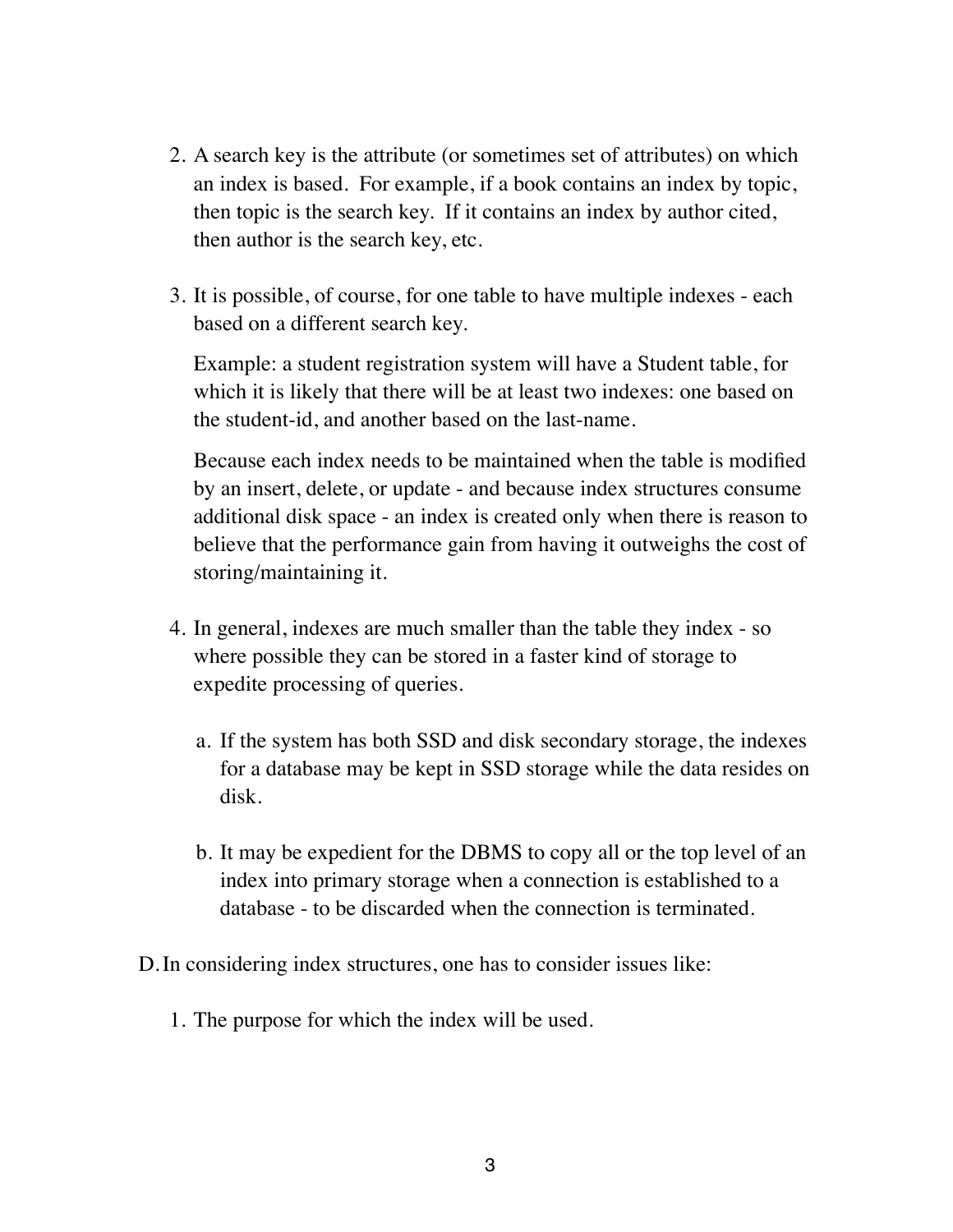- a) All index structures support finding the row(s) in which some specific value of the search key occurs (e.g. SQL where searchkey = somevalue).
- b) Some index structures also facilitate range queries (e.g. SQL where searchkey between somevalue and someothervalue).
- c) Some index structures also facilitate accessing all the rows in the table in order of the search key (e.g SQL order by searchkey )
- 2. How frequently the data in the table in question is updated. If the table is modified frequently, the index structure needs to be one that facilitates fast modification. If the table is read-mostly (or read-only), the index structure might be one that makes modification more expensive but provides easier access to data.
- 3. Whether the search key is, in fact, a superkey. In this case, an exact value search will find at most one row of the table. If it is not a superkey, an exact value search might find multiple rows. (Contrast searching a student database using student-id as a search key versus using last-name)
	- a) If the search key is a superkey, then each entry in the index will refert to exactly one row in the table.
	- b) But if the search key is not a superkey, the index structure must allow each entry to refer to multiple rows - calling for a more complex structure.
- E. Recall from our discussion of physical file systems that the time needed to access information on disk is orders of magnitude greater than the time needed to access information in main memory. Hence, the goal of an index structure is to facilitate finding the disk block containing the desired table row with minimal disk accesses. We are willing to do a fair amount of searching (even a sequential search) in the block once it has been read from disk to actually locate the desired data, as long as we can find the block quickly.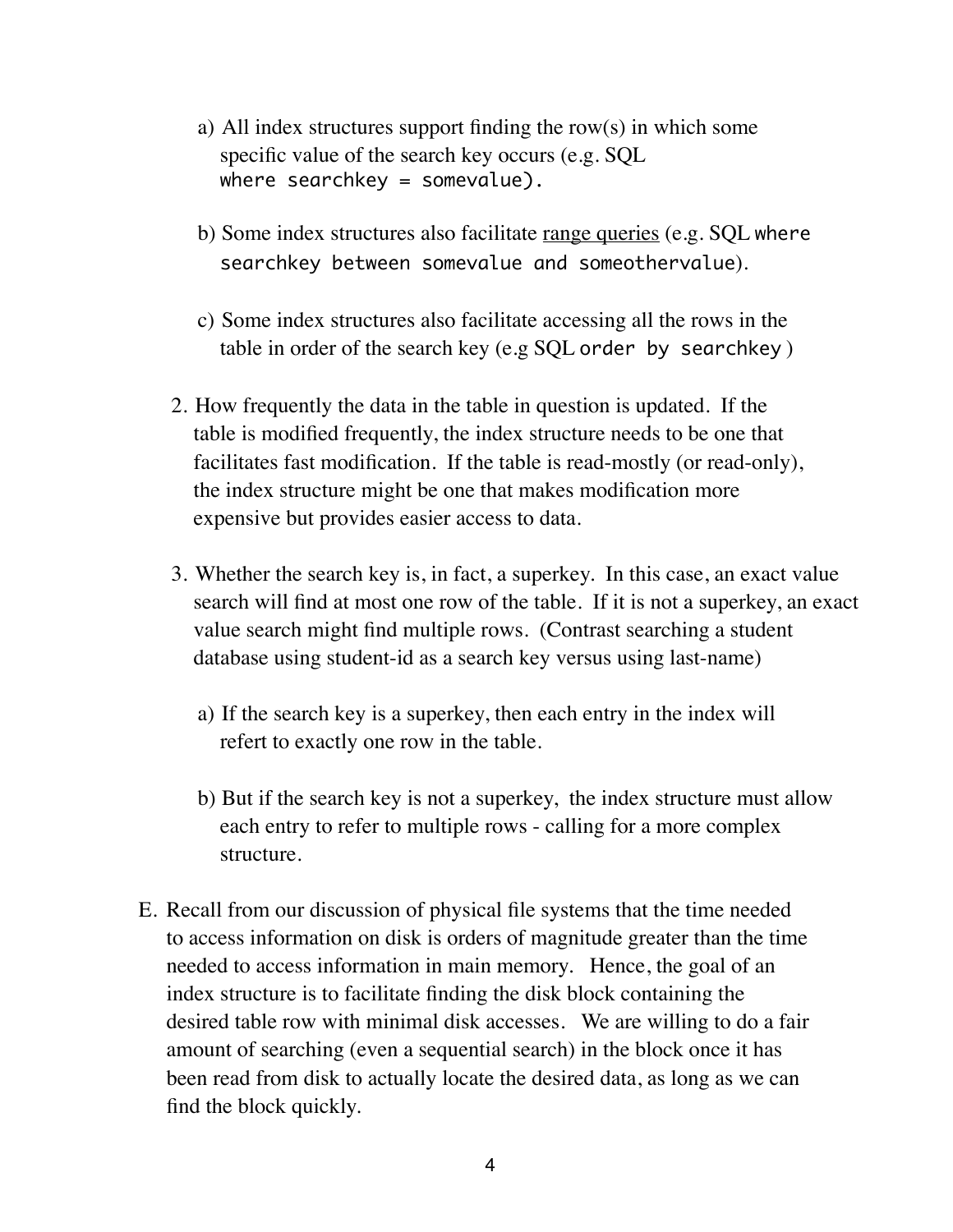- F. Index structures are part of the physical level of database design, and so are usually created and maintained by the DBA.
	- 1. One of the benefits of physical data independence as an attribute of a DBMS is that it allows the DBA to add or alter index structures at any time without affecting user queries (except, hopefully, for improving their speed.)
	- 2. Setting up such structures, along with the file design issues we discussed in the previous lecture, constitutes the task of TUNING the database for optimal performance.
- G. The DBMS itself may create indexes for certain purposes.
	- 1. If an attribute of a table is declared to be the primary key or unique, the DBMS may create an index on that key which is used to enforce the constraint. Any time a row is being inserted into the table, the DBMS can first check the index to see if the value of a primary key or unique attribute occurs there - if so, the new insertion must be treated as a constraint violation.
	- 2. Sometimes the DBMS will create a temporary index just for the processing of a single query. We will see examples of this when we look at query processing strategies.

If it's small enough, this temporary index may be kept in primary storage rather than being kept on disk. In any case, it is discarded when processing the query is done.

# II.**Types of Indexes**

A.Because the requirements for indexes vary, there are a number of different types of index structures. These can be considered in terms of various alternatives.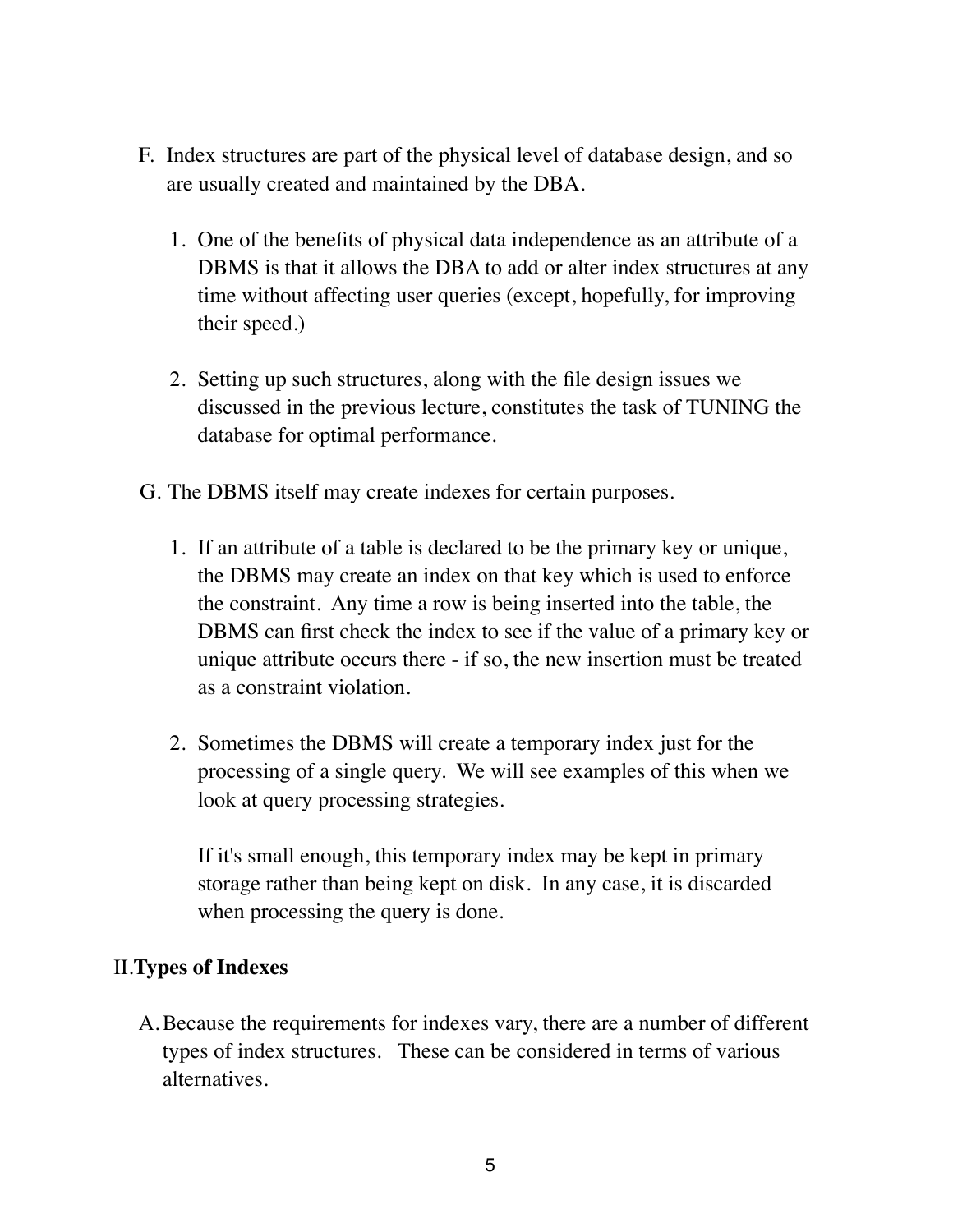B. In an ordered index, the index entries are kept in order of the search key. In a hashed index, they are not - a hashing function (as discussed in CPS222) controls the order of the entries.

Example: Indexes in books are always ordered indexes - a hashed index would be close to useless to people.

- 1. An ordered index facilitates range and prefix queries and accessing all the rows in search key order. A hashed index does not.
- 2. But a hashed index often leads to more efficient access and maintenance, for reasons we will see.
- C. In a clustering index, the actual data is stored in the order dictated by the index. In a non-clustering index, it is not.
	- 1. Frequently, the term "clustering" is only used for ordered indexes, but technically a hashed index could be used to determined the placement of the rows, in which case - of course - they would not be kept in any sorted order.
	- 2. Obviously, a given file can have at most one clustering index
	- 3. A clustering index has both advantages and disadvantages:
		- a) If the index is ordered, clustering makes range queries much easier, because the index need only be used to locate the first row in the range, and then subsequent rows are found by following the physical order of the data.

Example (a bit contrived). If you wanted to read the descriptions of all the CS courses offered at Gordon, you might use an index to locate the first page of the catalog containing course descriptions for CS, and then continue from there to read all the descriptions without needing to refer to the index again.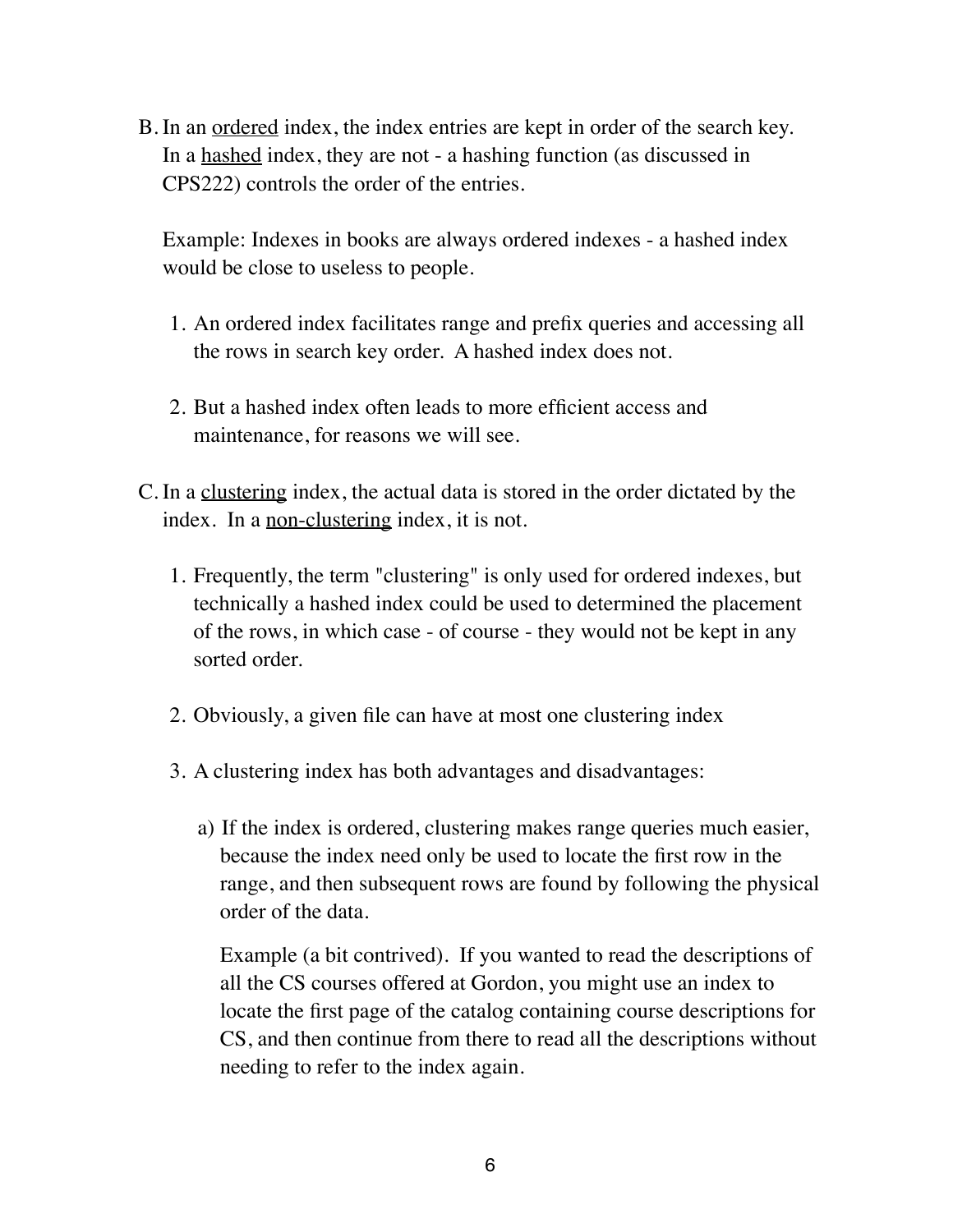- b) If the search key is not a superkey, It also makes accessing multiple rows having the same search key value easier, because the index need only be used to locate the first row having the desired value, and subsequent rows are sequentially adjacent.
- c) However, a clustering index complicates maintenance, because when a row is inserted, it must be inserted at the right physical space; when a row is deleted, the vacated space must be somehow"closed up", and if a row is updated and the search key value changes, then it must be moved. (We will look at a structure - the B+ tree - that makes this relatively easy, though.)
- 4. Sometimes a clustering index, if one is present, is called a primary index. Non-clustering indexes are sometimes called secondary indexes. Note that, while a primary index might be based on the primary key of the file, it need not be. (Another place where the same word can have two different meanings!)

Example: in a registration system, a Student table (with primary key student id) might be set up with a clustering index based on name (rather than student id) because often things like enrollment lists are sorted by name. In this case, the primary index is not based on the primary key.

- D.In a dense index, there is one entry in the index for each distinct value of the search key; in a sparse index, only some values occur.
	- 1. Only an ordered, clustering index can be sparse. The idea is that the index is used to locate a starting point for a search of the physical data (using the largest index entry that is  $\leq$  the desired value). Then rows are searched in order until the right row is found.
	- 2. Recall that we said earlier that data is physically stored on disk in blocks that typically contain several rows of a table. If there is a sparse index for this data, the index typically contains one entry per block - the smallest search key value occurring in that block.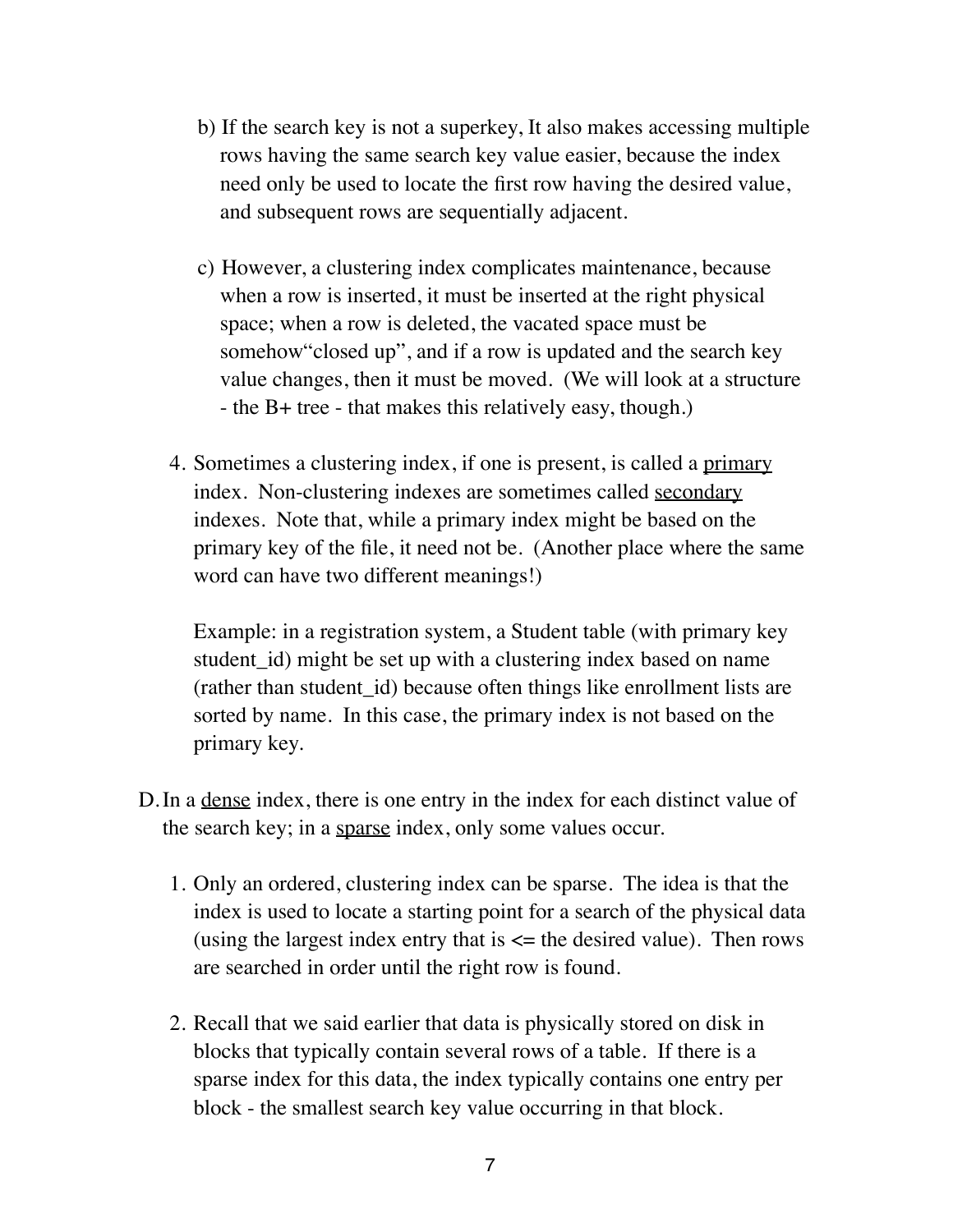Example - assume we have a library borrowers table in which 3 rows are stored per block (unrealistically low to keep example simple). Then a table of 11 borrowers with a clustering index based on last name might look like this:



# PROJECT

# E. We've covered a lot of terminology! To summarize:

## ORDERED INDEX

Facilitates exact match search Facilitates range or prefix query Facilitates order by chosen search key HASHED INDEX Only facilitates exact match search Search and maintenance generally faster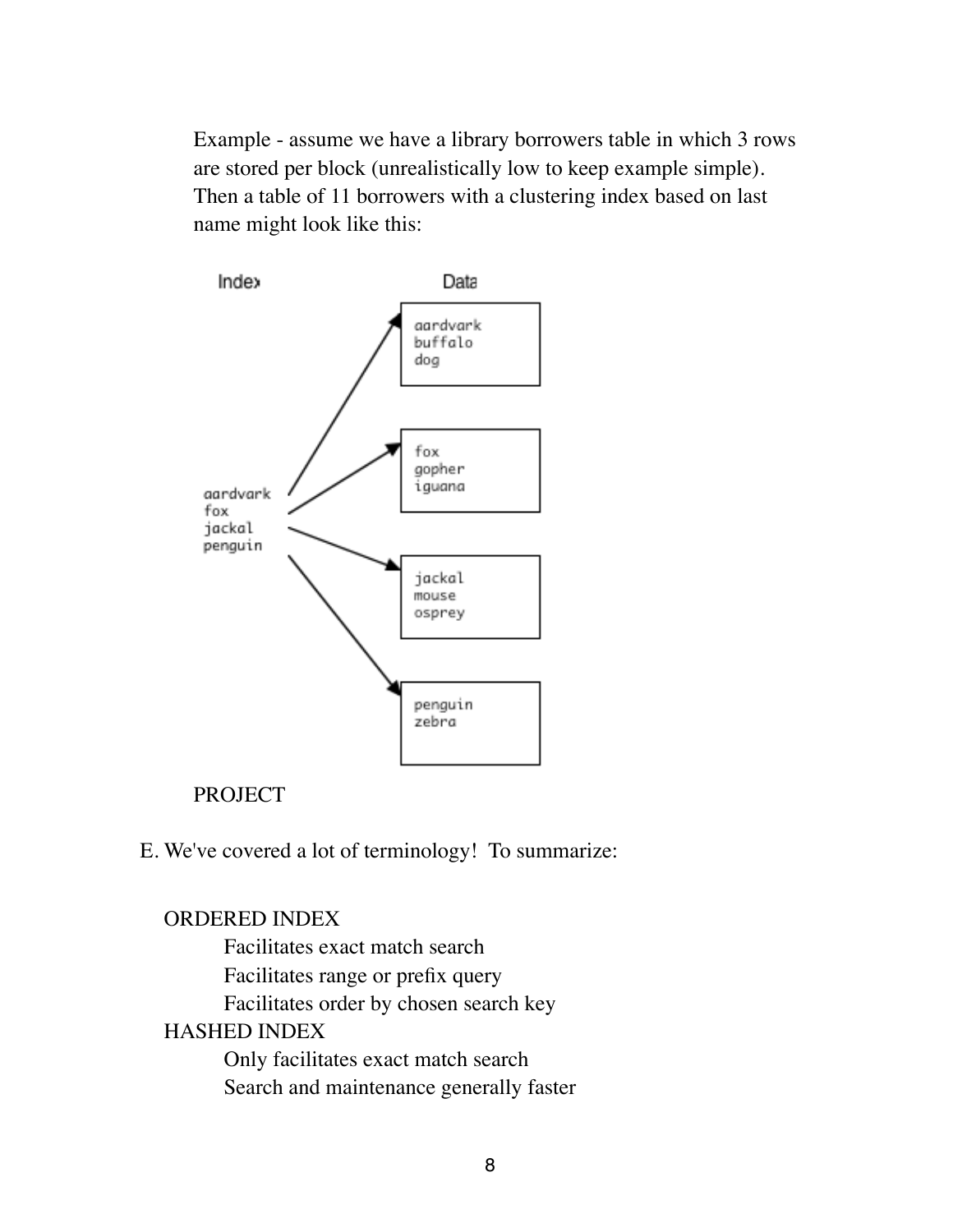#### -----------------------------

### DENSE INDEX

Has one entry for each value of the search key

#### SPARSE INDEX

Typically has only one entry for each block of data. (Therefore only possible if the index is ordered and clustering)

 $-$ 

## PRIMARY INDEX

at most one per table clustering usually ordered - technically can be a hash index, but term primary usually taken as implying ordered) search key based on may or may not be primary key but often primary key is the one used. - if search key is a super key, then any entry leads to only one row - if search key is not a super key, then any entry may lead to multiple rows. (In this case, must be ordered) can be dense or sparse

# SECONDARY INDEX

any number per table

(but must consider tradeoff between benefits and space/maintenance cost when deciding whether/how many to have)

never clustering

can be either ordered or hashed

can be based on any search key

must be dense

#### PROJECT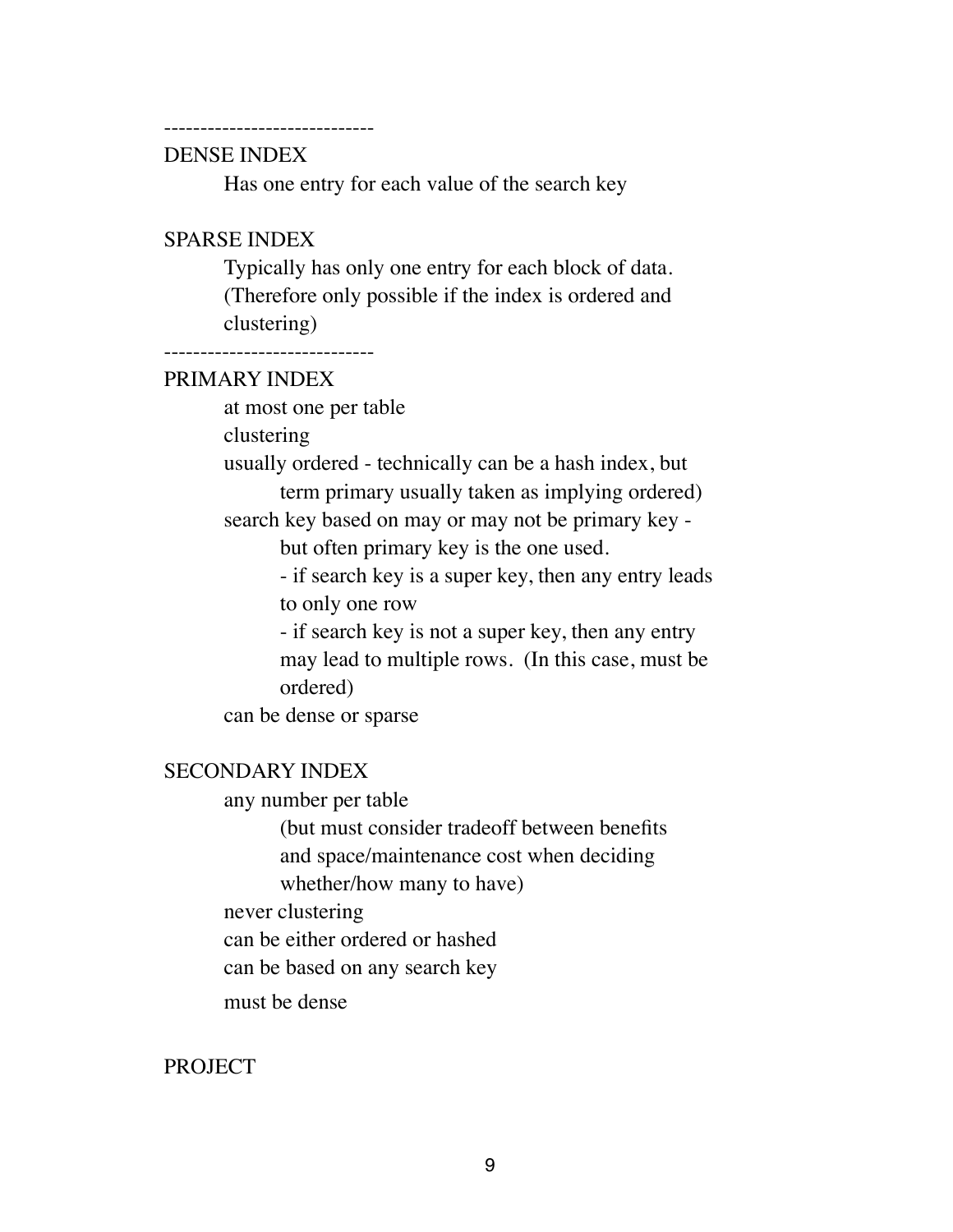# III.**B-Tree Indexes**

- A.The most common data structure used for ordered indexes is the B-Tree. Such a structure can be used for both clustering and non-clustering indexes. In the clustering case, the whole table may be stored using a variant of the basic B-Tree called the B+ Tree.
- B. BTrees are discussed in depth in CPS222. We will just discuss them briefly here. We will develop the specific application to a clustering index using the B+ Tree variant to store the whole table here. **Note that this is not the same as the example in the book.** In this example, the entire table is stored in the tree. (This is appropriate for a primary index, but not for a secondary index.) [ The book discusses this option later when it talks about B+ tree file organization ]
	- 1. A B+ Tree is a tree composed of two types of nodes:
		- a) Leaf nodes contain the actual rows of a table
		- b) Internal nodes contain index information pairs consisting of a search key value and a pointer to a node where that value occurs.
	- 2. B+ Tree indexes are typically multilevel, with all the leaf nodes on the same level.
	- 3. The structure is controlled by a numeric value called the order of the tree (n).
- C. This value is determined by the size of a node and the size of a key-value pair, such that an internal node can hold at most n-1 keys plus n pointers to other nodes.
	- a) The algorithm will guarantee that each internal node except the root - will have at <u>least</u> ceiling( $n/2$ ) children. The root will have at least two children.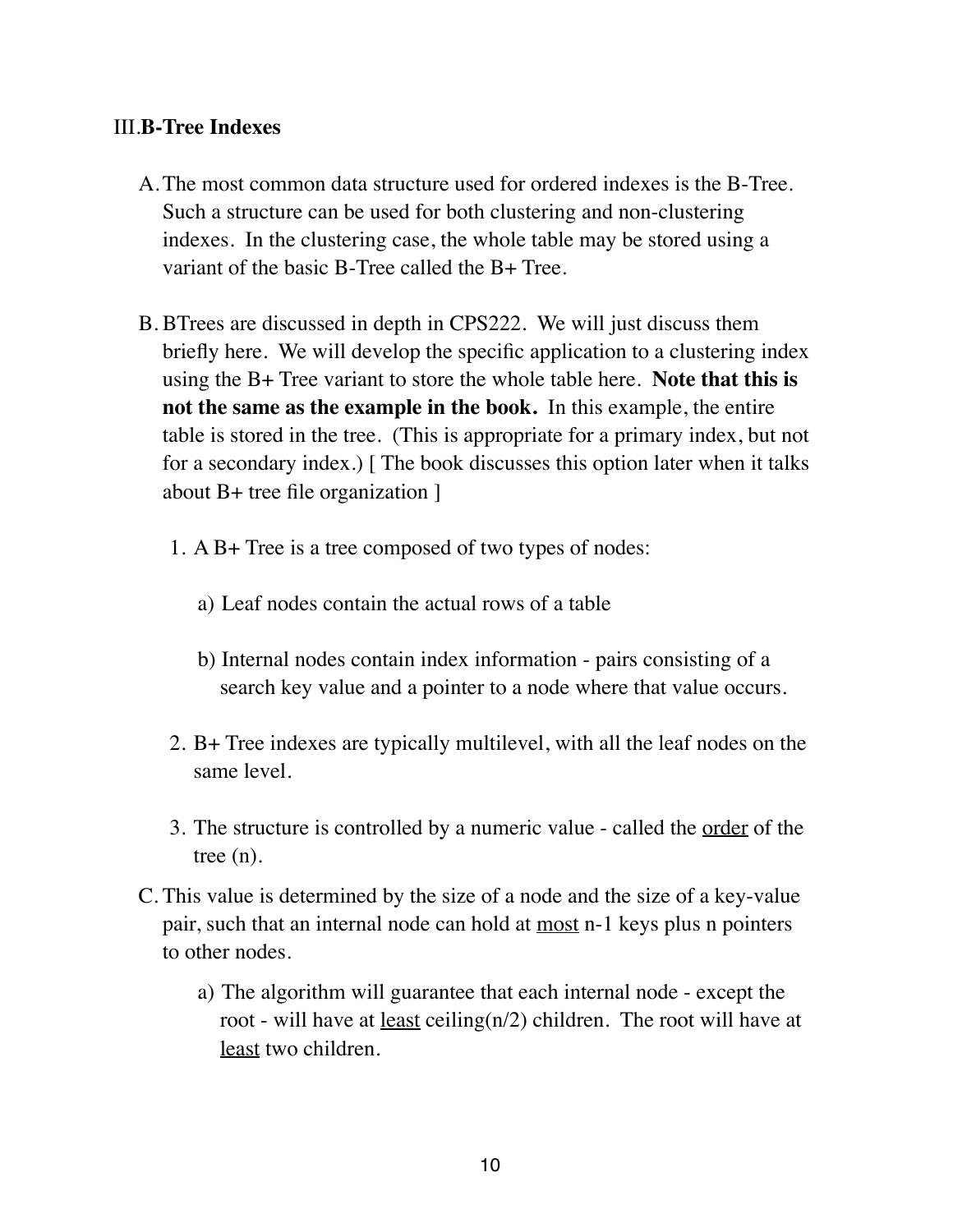- b) An internal node which contains k keys will have  $k + 1$  children. The keys serve to separate the children in multiway search tree fashion.
- c) Of course, leaf nodes will typically hold fewer entries (as determined by the size of the node and the size of a table row). The algorithm will ensure, however, that each leaf node holds no less than ceiling(maximum possible number of values / 2).
- 2. We will develop this example for a B+-Tree of order 7. (Much higher orders - often in the 100's - are typical - but we use a small value to keep the example simple). We will assume that each leaf node can hold a maximum of 3 table rows.

### **PROJECT**

- a) Note that this is a sparse index possible because it is a clustering one.
- b) To search for a key:

start at the root. while at an internal node:

If the value being sought is less than the smallest key stored in the node, go to the leftmost child else go to the child corresponding to the largest stored key that is  $\le$  the desired value (where the second child corresponds to the first key ...)

when we get to a leaf node, the desired table row will be in it if it occurs at all [ so a simple sequential search of this node can be used to find it ]

#### (1)Examples:

Search for horse:  $\lt$  penguin, so go left;  $>$  gopher but  $\lt$  jackal, so go to third leaf; leaf and found by searching leaf.

Search for hippo: follow same path, but at leaf - not there so not in table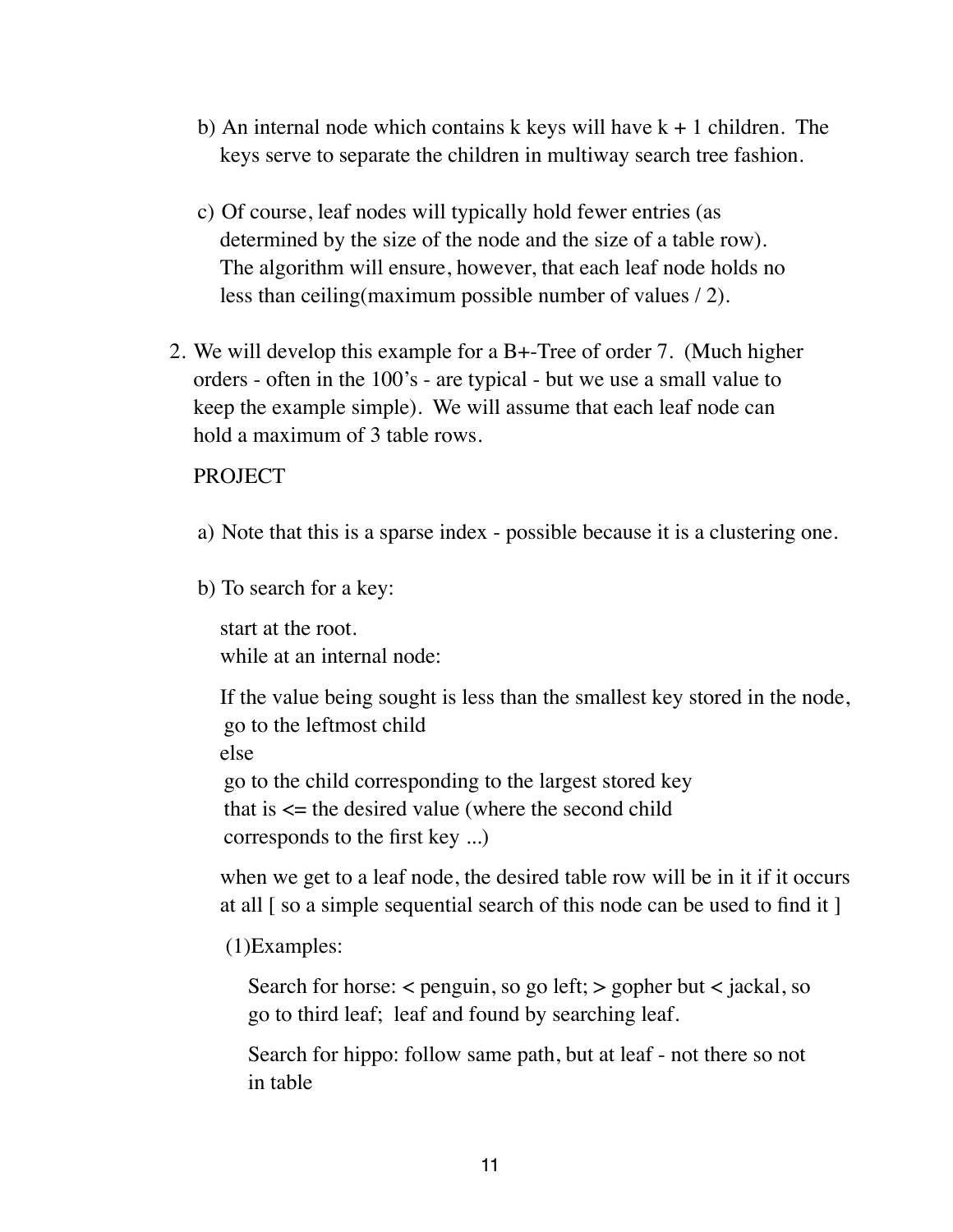c) To add a new row:

Use search procedure to find node where it would be if it were present.

if there is room, put it there. else divide the keys in two create a new right block to contain half the keys "promote" the first key in the right block. Insert this key, plus a pointer to the new right block, in the parent

i. This may actually cause the parent to split as well, in which case we create a new internal node and promote the "split key" to the parent.

This process could ultimately lead to the root having to split in two, in which case we create a new root that has the two halves of the original root as its children

ii. Examples:

Insert terrance tortoise. Procedure finds node currently containing semantha snake and tommy turtle as the one where it belongs, and there is room - so put it there

Insert donald duck.

PROJECT steps

iii.This procedure is guaranteed to preserve the B+ Tree properties

(a)If a leaf node is split, it must have been because the row to be added would have resulted in one more than the maximum number of rows needing to be stored - in which case each half is guaranteed to have at least ceiling(maximum number/2).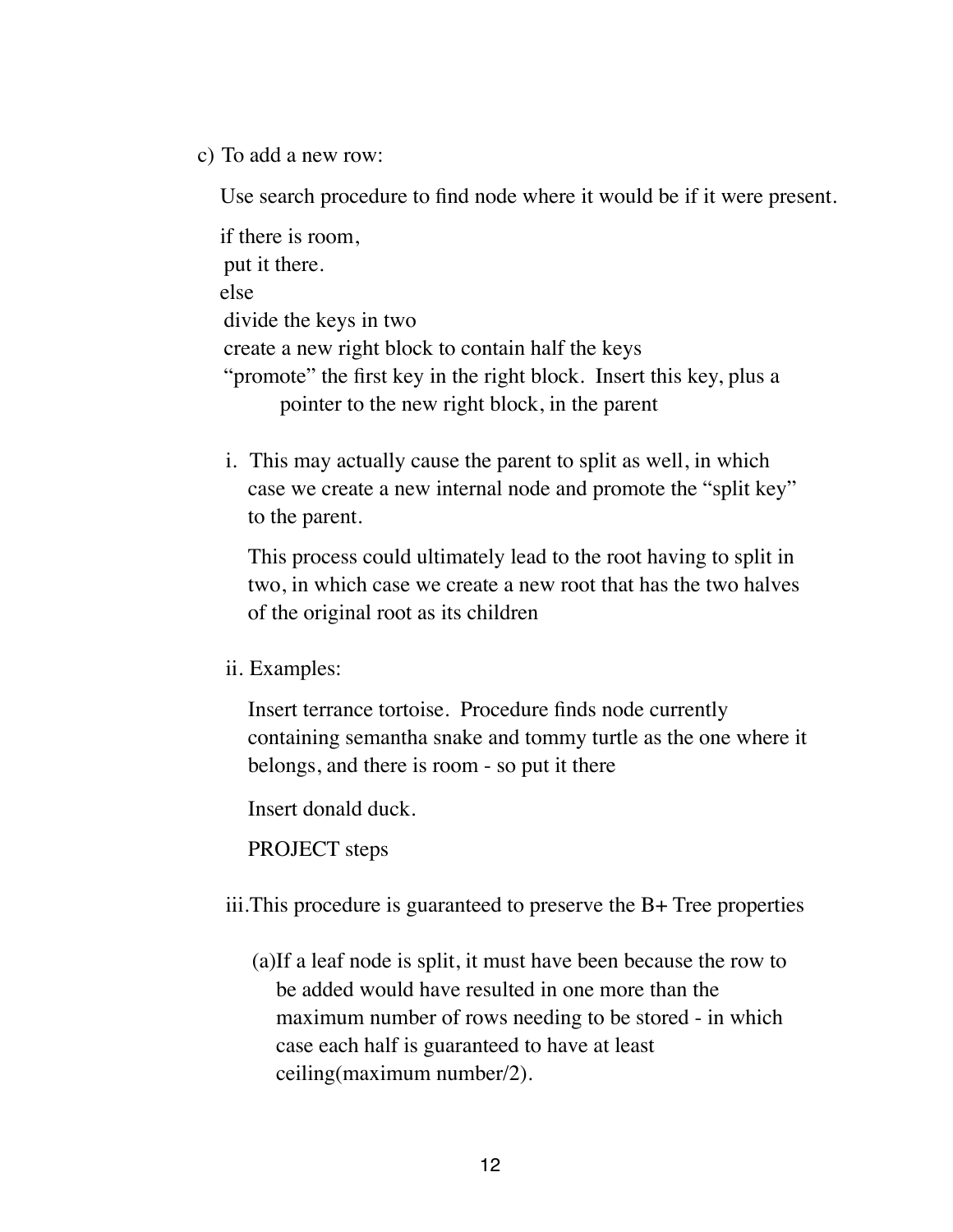- (b)If an internal node is split, there are m+1 children in all involved - in which case each half has at least ceiling $(m/2)$  of them.
- (c)If the root is split, the new root has at least two children.
- (d)All leaves are always at the same level. The only way the height of the tree grows is by splitting the root - in which case the level of all existing nodes increases by 1
- 3. A refinement is to add links from each leaf node to the next, to facilitate range queries that span multiple leaves

### **PROJECT**

D.The examples in the book show how B+ Trees can be used for nonclustering indexes. Basically, in this case, the leaf nodes hold pointers to the disk blocks that contain the actual data.

PROJECT Figure 14.9 in book

Note: pointers can be block numbers, with a search of the block used to locate the actual record

- E. For large tables, it will be necessary to use multiple levels in a B-Tree index. The example we just did actually entails a root block leading to one of several blocks at the next level which in turn lead to the blocks containing the data. Thus it might seem that three disk accesses would be required for each lookup - one to the root block, one to the block at the next level, and one to the block containing the data.
	- 1. A simple and very low storage cost way to reduce the cost from 3 accesses to 2 is to keep the root block in primary memory at all times that we are connected to the database.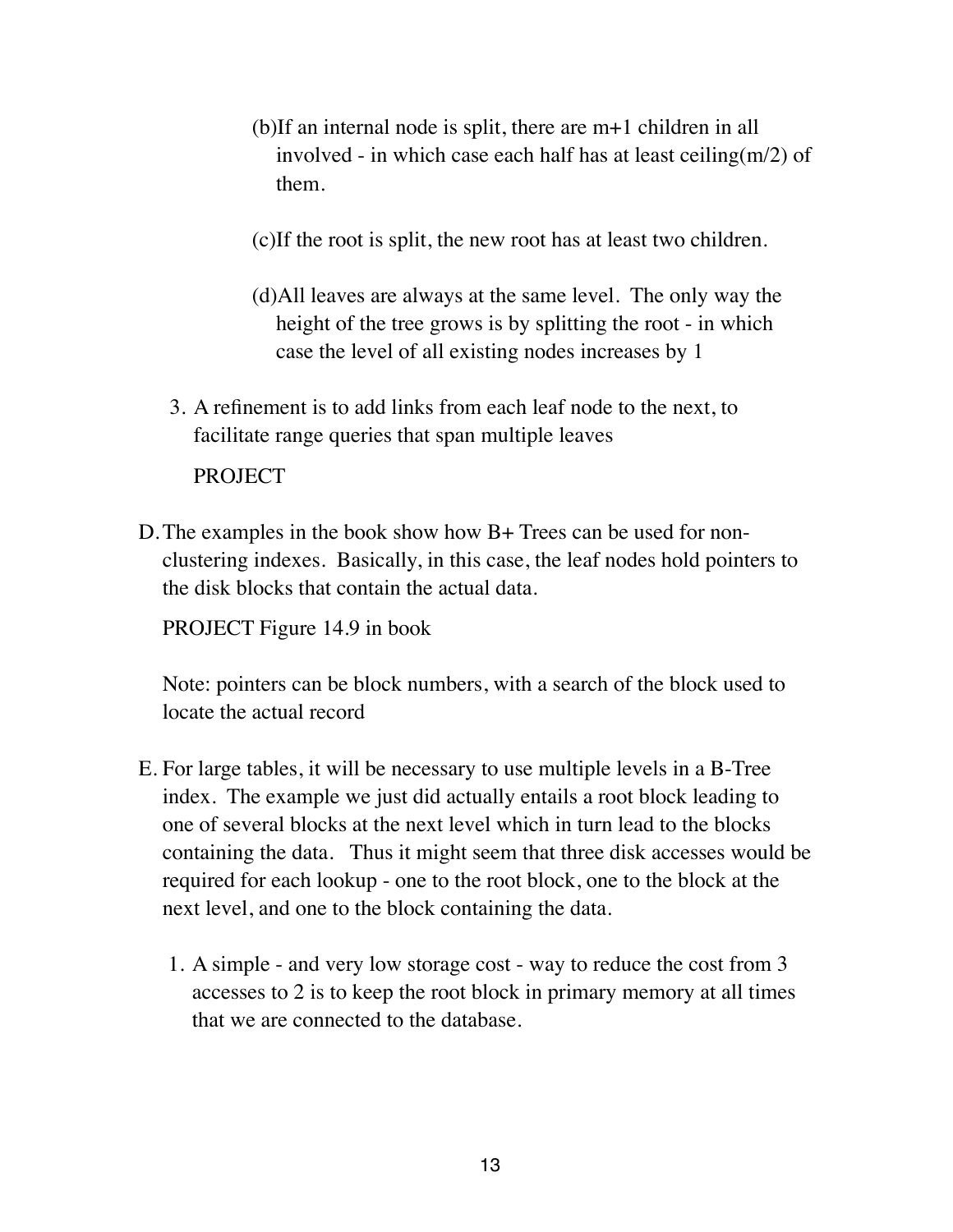- 2. It may even be possible to keep the blocks at the next level down in primary memory as well. This would reduce the cost for a lookup to the bare minimum possible - 1 disk access.
- 3. For very large tables, it may be necessary to add a third level of index blocks, which may or may not be possible to store in primary memory.

With a reasonable branching factor, it would take a large table indeed to require this many levels of index, though. Consider the following calculation using the assumptions shown:

Assume: index block can have maximum of 200 children so minimum is 2 at root; 100 in rest

> leaf block can hold maximum of 50 rows so minimum is 25Level 0:

Number of blocks at root: 1

Level 1: Minimum number of blocks: 2 - each having 100 at least children Level 2: Minimum number of blocks: 200 - each having at least 100 children Level 3: Minimum number of blocks: 20,000 - each at least holding 25 rows So minimum number of rows is 500,000

So using these parameters, any table with less than 500,000 rows would only need 2 levels of index!

PROJECT

# IV.**Hashed Indexes**

- A.An alternate approach to providing fast access to the record(s) containing a given key value is HASHING.
	- 1. The index can be a clustering one. In this case, basic idea is this:
		- a. The file is organized into m buckets, numbered 1..m.
		- b. A function is devised that maps a value of the search key into an integer in the range 1..m. This function is called the HASH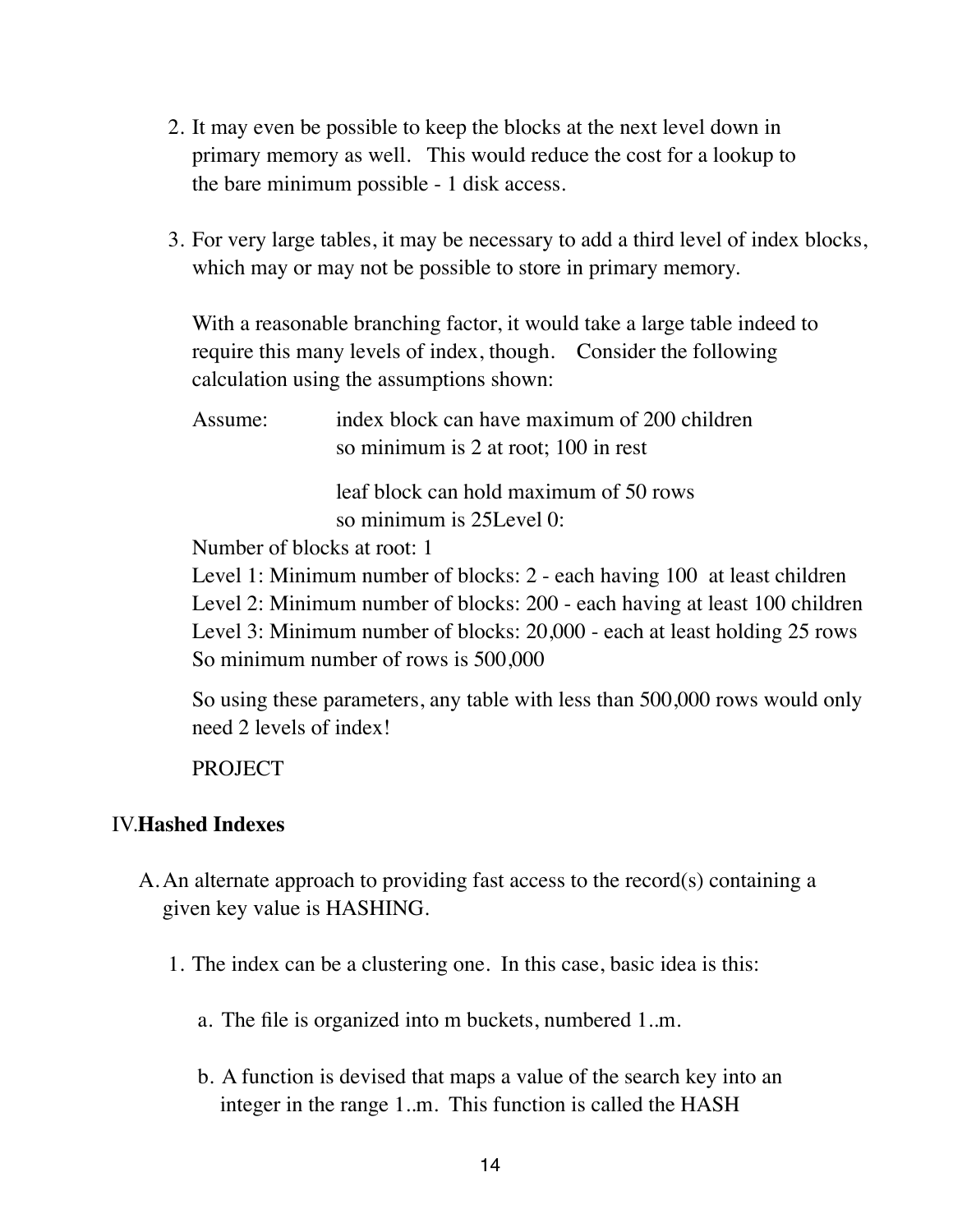FUNCTION. It should have the property that the probability of a key mapping to a given value is about 1/m - i.e. the distribution of values of the function should be uniform.

Example: A function that generally has this property is (key mod  $m$ ) + 1 - where the key is first converted to an integer if necessary. This simple function actually works fairly well if m is a prime number, or at least has no small prime factors.

- c. When a record is to be stored, the hash function of its key is used to decide which bucket it is to be stored in.
- d. To make this work, the file must be designed so that the buckets never become completely full. (About 80% loading is a good rule of thumb.)

Nonetheless, there will always be cases where some one bucket runs out of room - in which case some sort of strategy is used to assign the new record to another bucket. (Overflow buckets; rehashing using a new hash function)

PROJECT Example - hash function used is (sum of ASCII codes of letters in first name) mod  $11 + 1$  - which is not terribly good.

Example: lookup tommy - calculate hash function as

 $116 + 111 + 109 + 109 + 121 = 566 \text{ mod } 11 = 5 + 1 = 6$ - found in bucket 6

Example: lookup terrance - hash function also calculates as 6 - but not there, so not in table

2. Hashtables can also be used for non-clustering indexes. In this case, the bucket located by hashing holds key-value pairs, with the value being the number(s) of the bucket(s) where the desired row occurs.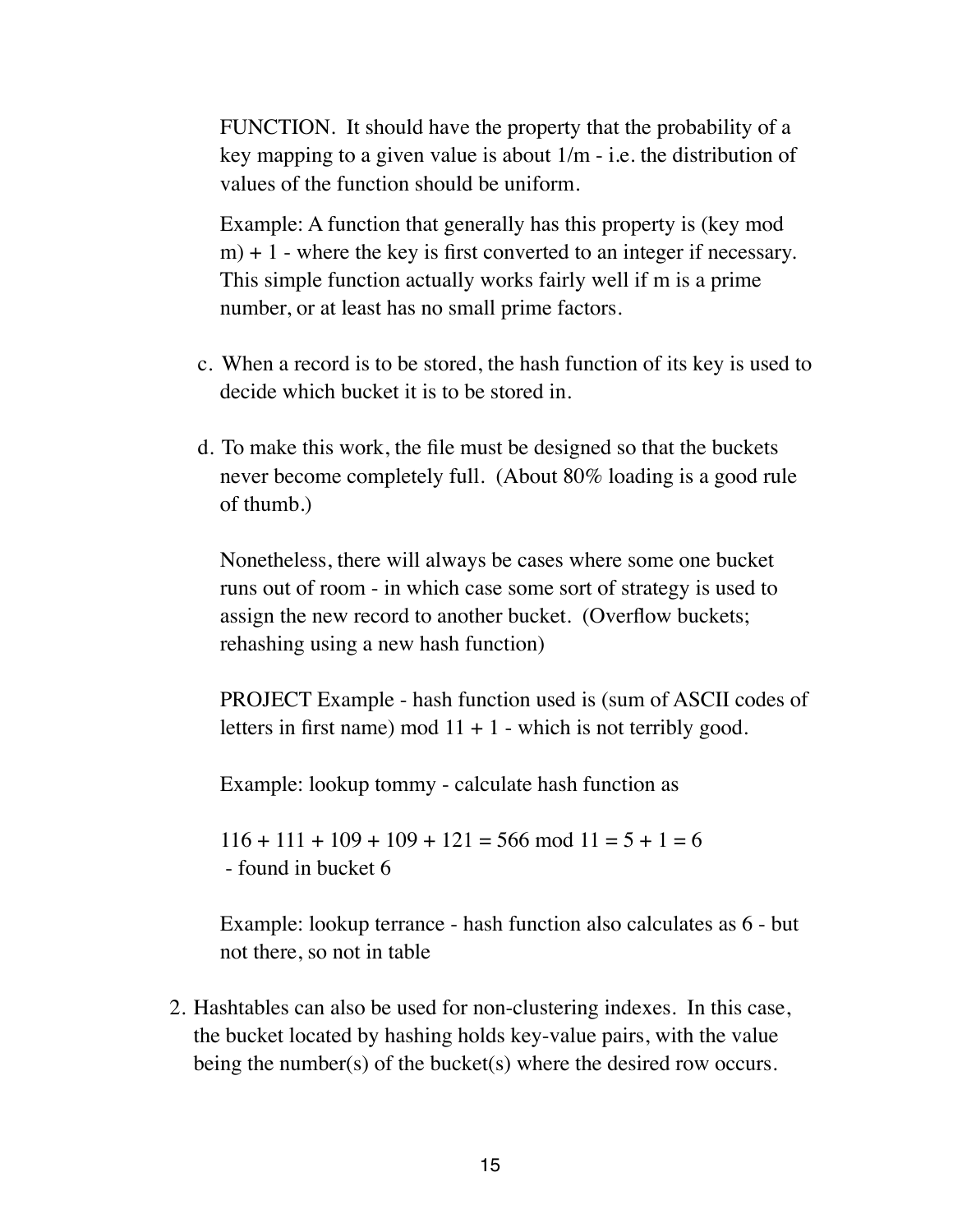- B. Hashing compared with ordered indexes
	- 1. Hashing can be much faster than use of an ordered index. A welldesigned hash structure usually allows the desired record to be found using a single disk access (for a clustering index kept in memory), or two disk accesses (index block plus data in a non-clustering index) whereas an ordered index may require more accesses to work down through the levels of a tree structure. Also, there is less overhead involved in maintaining a hash structure, so insertions and deletions are less costly this way.
	- 2. However, hashing does not support range queries or prefix match queries, only exact match queries. Neither does it support accessing the table in the order of its search key.
	- 3. Finally, an ordered index can guarantee the number of disk accesses needed to locate a given item. With a hashtable, the worst case performance may require accessing all the records in the file - though this is very unlikely in practice!
- C. Hashing is discussed more extensively in CPS222

# V. **Specifying Index Structures in SQL**

- A.The DBMS will sometimes automatically create indexes for a table either permanent indexes or temporary ones used just during the processing of a single query. .
	- 1. As an example, db2 automatically creates an index for any column (or set of columns that are declared to be the primary key of a table or are declared unique (hence a candidate key). Why do you think it does this?

## ASK

If a column is declared to be a primary key or unique, the DBMS must enforce the rule that no two rows can have the same value for this column. This means that, when a row is inserted or updated, the DBMS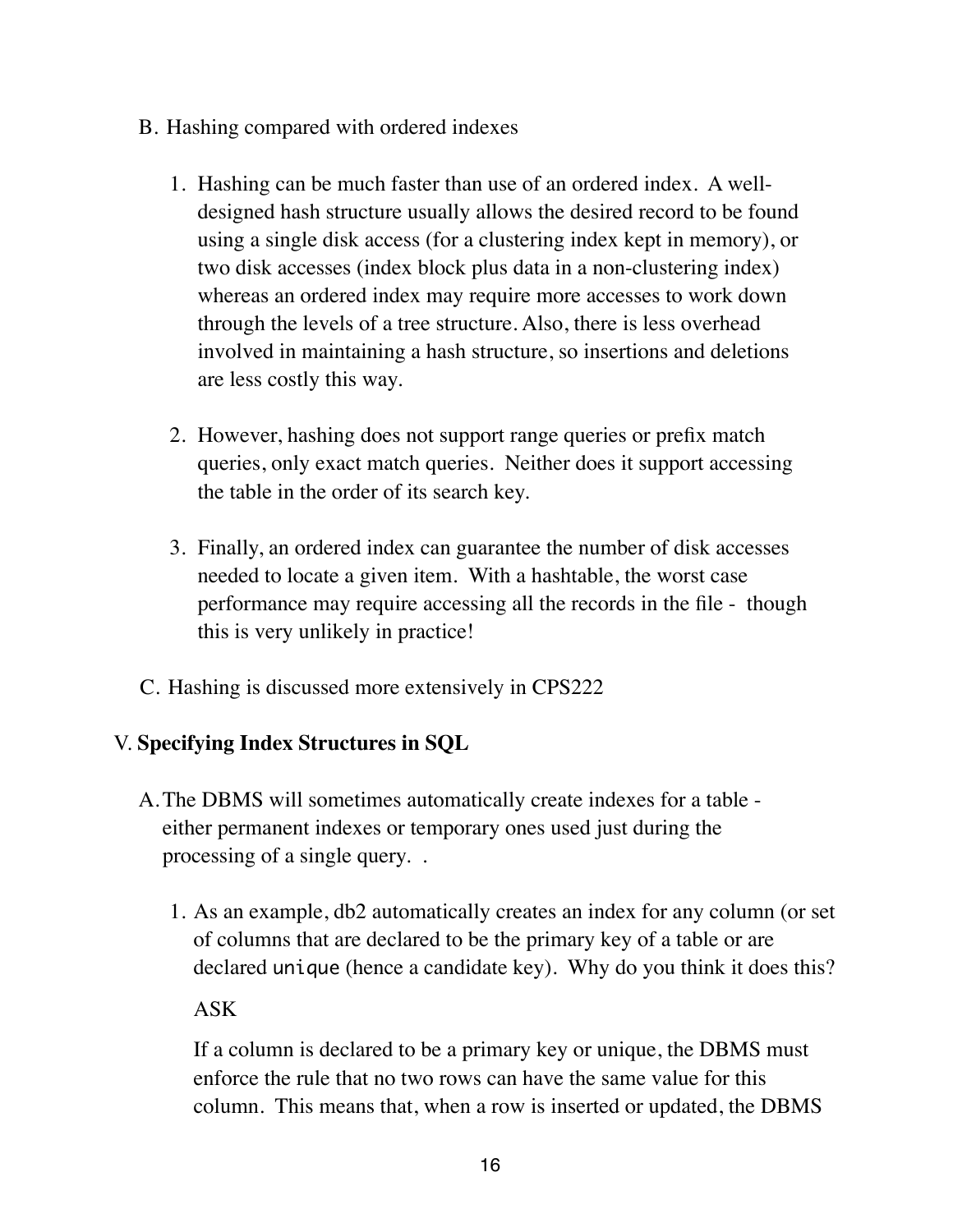must check to be sure the value does not already occur in the table. Absent an index, this would require scanning through the entire table - a very cumbersome process with a large table. With an index, the problem reduces to checking the index to see if an entry occurs. (Contrast checking some book to see if it discusses a certain topic by using the index, versus reading through the entire book looking for a certain word!)

- 2. We will talk about temporary indexes later, when we talk about query processing "optimization".
- B. SQL includes a create index statement that can be used to manually create an index. The DBA can do this if it is known that a particular column will commonly be used as a search key for queries or as the join column in natural joins.
	- 1. Though the basic syntax is the same, details of the options provided by this statement vary quite widely from system to system.

Example: PROJECT create index syntax for db2, mysql.

2. For our library database, what indexes might be appropriate?

Decomposed scheme:

Borrower(borrower\_id, last\_name, first\_name), Book\_title(call\_number, title), Book\_author(call\_number, author) Book( call\_number, copy\_number, accession\_number, borrower\_id, date\_due)

# ASK

Borrower: borrower\_id for sure (natural joins); maybe last\_name Book title: call number (natural joins) Book\_author: call\_number (natural joins) Book: call\_number + copy\_number (to facilitate checkout/return)